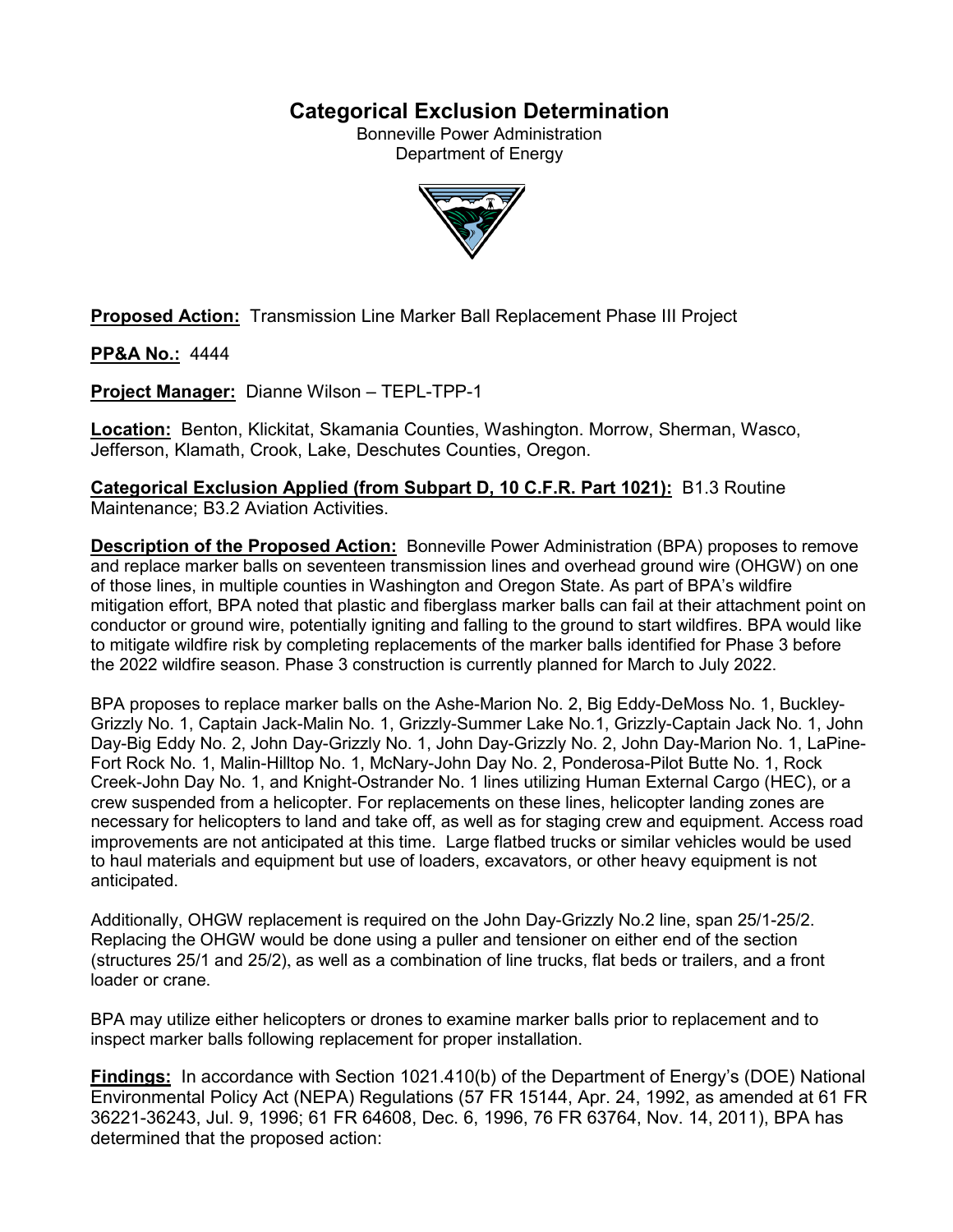- 1) fits within a class of actions listed in Appendix B of 10 CFR 1021, Subpart D (see attached Environmental Checklist);
- 2) does not present any extraordinary circumstances that may affect the significance of the environmental effects of the proposal; and
- 3) has not been segmented to meet the definition of a categorical exclusion.

Based on these determinations, BPA finds that the proposed action is categorically excluded from further NEPA review.

/s/ *Treicia Albert* Treicia Albert Physical Scientist (Environmental)

Concur:

/s/ *Katey Grange* Katey C. Grange Date: *March 15, 2022* NEPA Compliance Officer

Attachment(s): Environmental Checklist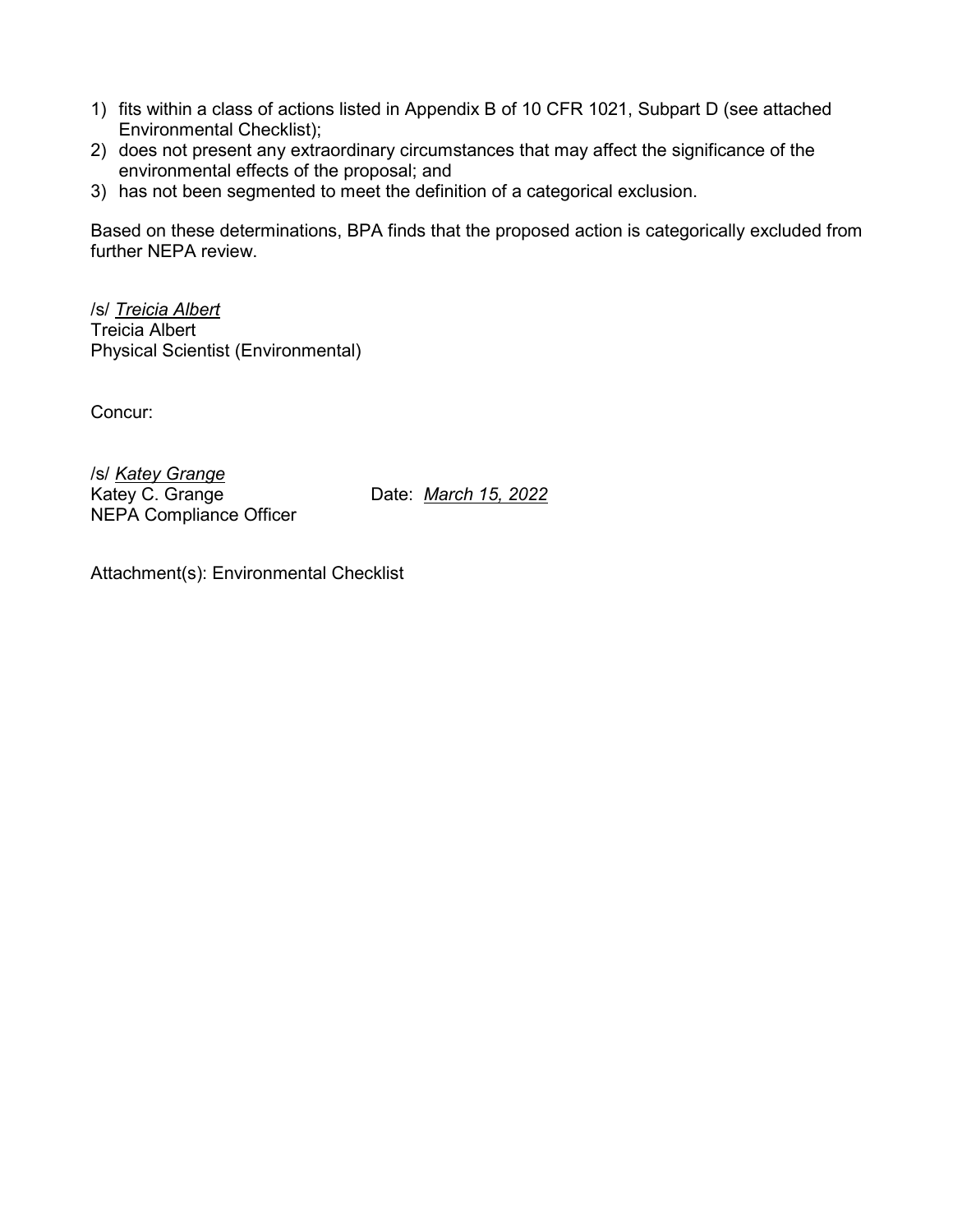# **Categorical Exclusion Environmental Checklist**

This checklist documents environmental considerations for the proposed project and explains why the project would not have the potential to cause significant impacts on environmentally sensitive resources and would meet other integral elements of the applied categorical exclusion.

**Proposed Action:** Transmission Line Marker Ball Replacement Phase III Project

## **Project Site Description**

The project is located throughout the central section of Oregon from Sherman County in the north to Klamath County in the south, as well as a small section of south central Washington. The project area traverses mostly scrub/shrub and agricultural land and spans several river crossings. Work would occur on privately-owned lands and Confederated Tribes of Warm Springs lands in addition to lands managed by the US Army Corp of Engineers (Corps), and the US Bureau of Land Management. See Table 1 below for Township, Range, Section Number, and County information.

## **Table 1. Township, Range, Section Number, and County Information**

| <b>Line Corridor</b>       | Spans(s)                                                                                         | <b>Township, Range, Section</b>                                                                                                                                               | <b>County, State</b>                                                              |
|----------------------------|--------------------------------------------------------------------------------------------------|-------------------------------------------------------------------------------------------------------------------------------------------------------------------------------|-----------------------------------------------------------------------------------|
| Ashe-Marion No. 2          | $51/3 - 51/4$<br>$52/5 - 53/1$<br>$53/1 - 53/3$<br>$55/1 - 55/2$<br>$56/4 - 57/1$<br>127/3-127/4 | T5N R24E Section 28<br>T5N R24E Section 33<br>T4N R24E Section C4<br>T4N R24E Section 8/T4N R24E Section 17<br>T4N R24E Section 20/T4N R24E Section 19<br>T4S R15E Section 11 | Benton, WA<br>Benton, WA<br>Benton, WA<br>Morrow, OR<br>Morrow, OR<br>Sherman, OR |
| Ashe-Marion No. 2          | 134/4-134/5                                                                                      | T4S R14E Section 27                                                                                                                                                           | Wasco, OR                                                                         |
| Big Eddy - DeMoss No. 1    | $12/10-13/1$                                                                                     | T1N R15E Section 23                                                                                                                                                           | Wasco/Sherman, OR                                                                 |
| Buckley - Grizzly No. 1    | $20/6 - 21/1,$<br>$37/5 - 38/1$                                                                  | T7S R15E Section 23<br>T10S R15E Section 7/T10S R14E Section 12                                                                                                               | Wasco, OR<br>Jefferson, OR                                                        |
| Captain Jack - Malin No. 1 | $1/1 - 1/2$<br>$2/3 - 2/4$                                                                       | T40S R12E Section 23<br>T40S R12E Section 24                                                                                                                                  | Klamath, OR                                                                       |
| Grizzly-Summer Lake No.1   | $18/5 - 19/1$<br>$35/1 - 35/2$                                                                   | T15S R15E Section 33<br>T18S R15E Section 21                                                                                                                                  | Crook, OR                                                                         |
| Grizzly-Captain Jack No. 1 | $34/4 - 35/1$<br>86/5-87/1<br>$173/5-$<br>173/6                                                  | T18S R15E Section 21<br>T27S R15E Section 2/T26S R15E Section 35<br>T40S R12E Section 24                                                                                      | Crook, OR<br>Lake, OR<br>Klamath, OR                                              |
| John Day - Big Eddy No. 2  | $4/5 - 5/1$<br>$7/3 - 8/1$                                                                       | T2N R16E Section 16/T2N R16E Section 15<br>T <sub>2</sub> N R <sub>16E</sub> Section 19                                                                                       | Sherman, OR                                                                       |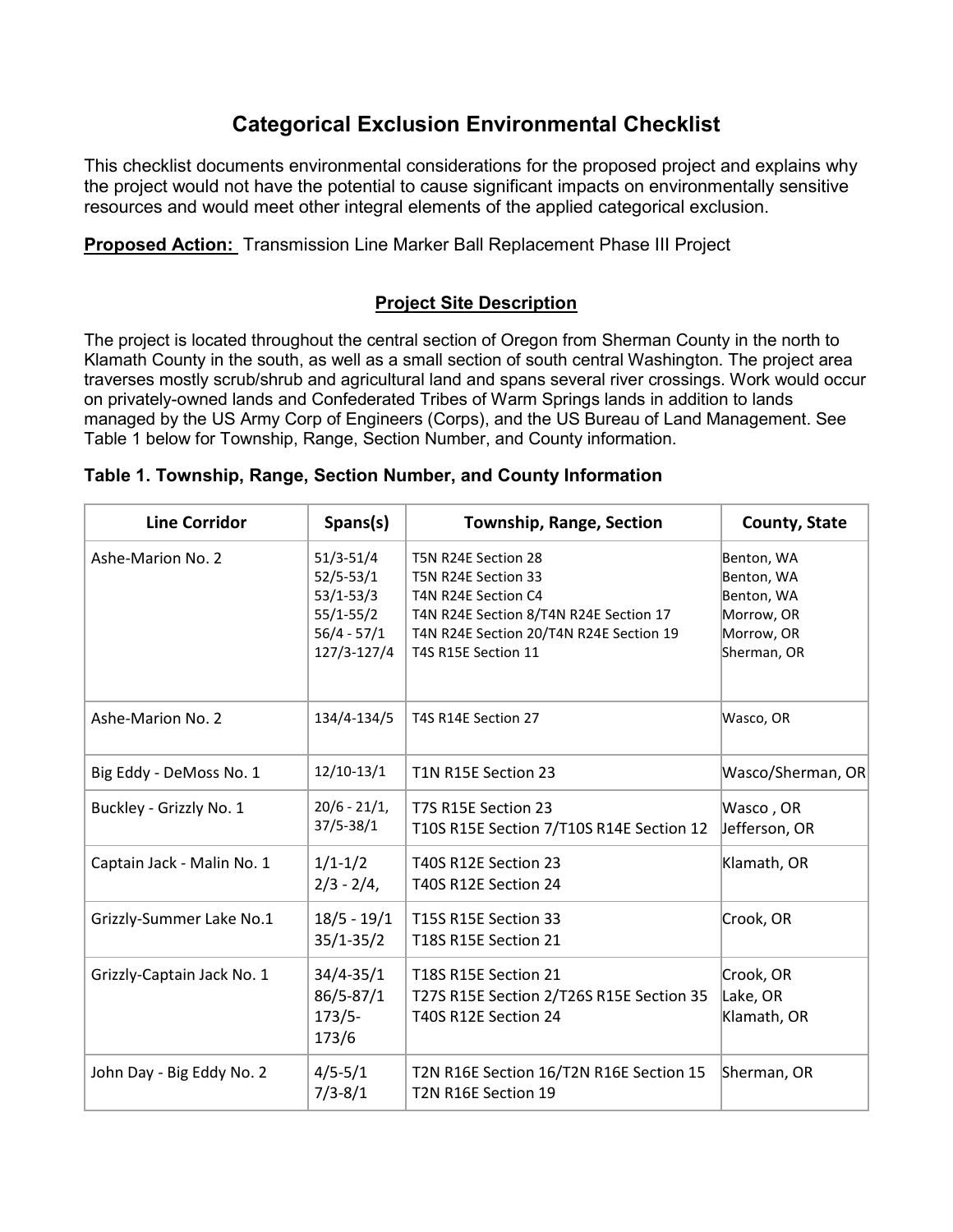|                               | $9/4 - 10/1$                   | T2N R15E Section 26/T2N R15E Section 26                         |                              |
|-------------------------------|--------------------------------|-----------------------------------------------------------------|------------------------------|
| John Day-Grizzly No. 1        | $13/1-13/2$                    | T1N R16E Section 35                                             | Sherman, OR                  |
|                               | $35/4 - 35/5$                  | T4S R15E Section 11                                             | Sherman, OR                  |
|                               | 55/6-56/1                      | T7S R15E Section 23                                             | Wasco, OR                    |
| John Day-Grizzly No. 2        | $12/5 - 13/1$                  | T1N R16E Section 35                                             | Sherman, OR                  |
|                               | $24/3 - 24/4$                  | T2S R16E Section 20/T2S R16E Section 29                         | Sherman, OR                  |
|                               | $25/1 - 25/2$                  | T2S R16E Section 29/T2S R16E Section 30                         | Sherman, OR                  |
|                               | $30/1 - 30/2$                  | T3S R15E Section 13/T3S R15E Section 14                         | Sherman, OR                  |
|                               | $31/1 - 31/2$                  | T3S R15E Section 24/T3S R15E Section 23                         | Sherman, OR                  |
|                               | $31/4 - 32/1$                  | T3S R15E Section 26                                             | Sherman, OR                  |
|                               | $32/3 - 33/1$                  | T3S R15E Section 35                                             | Sherman, OR                  |
|                               | $35/4 - 35/5$                  | T4S R15E Section 11                                             | Sherman, OR                  |
|                               | $37/2 - 38/1$                  | T4S R15E Section 23/T4S R15E Section 26                         | Sherman/Wasco, OR            |
|                               | $42/5 - 43/1$                  | T5S R15E Section 23/T5S R15E Section 14                         | Wasco, OR                    |
| John Day - Marion No. 1       | $12/1 - 12/2$                  | T1N R15E Section 12/T1N R15E Section 1                          | Sherman, OR                  |
|                               | $15/2 - 16/1$                  | T1N R15E Section 25/T1N R15E Section 25                         | Sherman/Wasco, OR            |
|                               | $30/6 - 31/1$                  | T2S R14E Section 27/T2S R14E Section 34                         | Wasco, OR                    |
|                               | $64/2 - 64/3$                  | T6S R10E Section 3/T6S R10E Section 4                           | Wasco, OR                    |
| LaPine-Fort Rock No. 1        | $4/5 - 4/6$                    | T23S R11E Section 6                                             | Klamath, OR                  |
| Malin-Hilltop No. 1           | $50/3 - 50/4$                  | T43N R10E Section 29                                            | Modoc, CA                    |
| McNary - John Day No. 2       | $61/3 - 62/1$                  | T3N R19E Section 30/T3N R19E Section 29                         | Klickitat, WA                |
| Ponderosa - Pilot Butte No. 1 | $11/7 - 11/8$                  | T16S R13E Section 13                                            | Deschutes, OR                |
| Rock Creek - John Day No. 1   | $11/4 - 12/2$<br>$12/1 - 12/2$ | T3N R17E Section 29/T3N R17E Section 32/<br>T3N R17E Section 33 | Sherman, OR<br>Klickitat, WA |
| Knight-Ostrander No. 1        | $34/5 - 35/1$                  | T3N R10E Section 10/T3N R10E Section 11                         | Klickitat/Skamania<br>WA     |

## **Evaluation of Potential Impacts to Environmental Resources**

## **1. Historic and Cultural Resources**

Potential for Significance: No with Conditions

Explanation: Following a review of the potential project impacts to cultural resources, BPA has determined that this undertaking would result in No Historic Properties Affected or No Adverse Effect to Historic Properties.

The BPA Historian review has shown that marker ball replacement is considered normal, in-kind repair work and would not adversely affect the National Register eligibility of any transmission lines.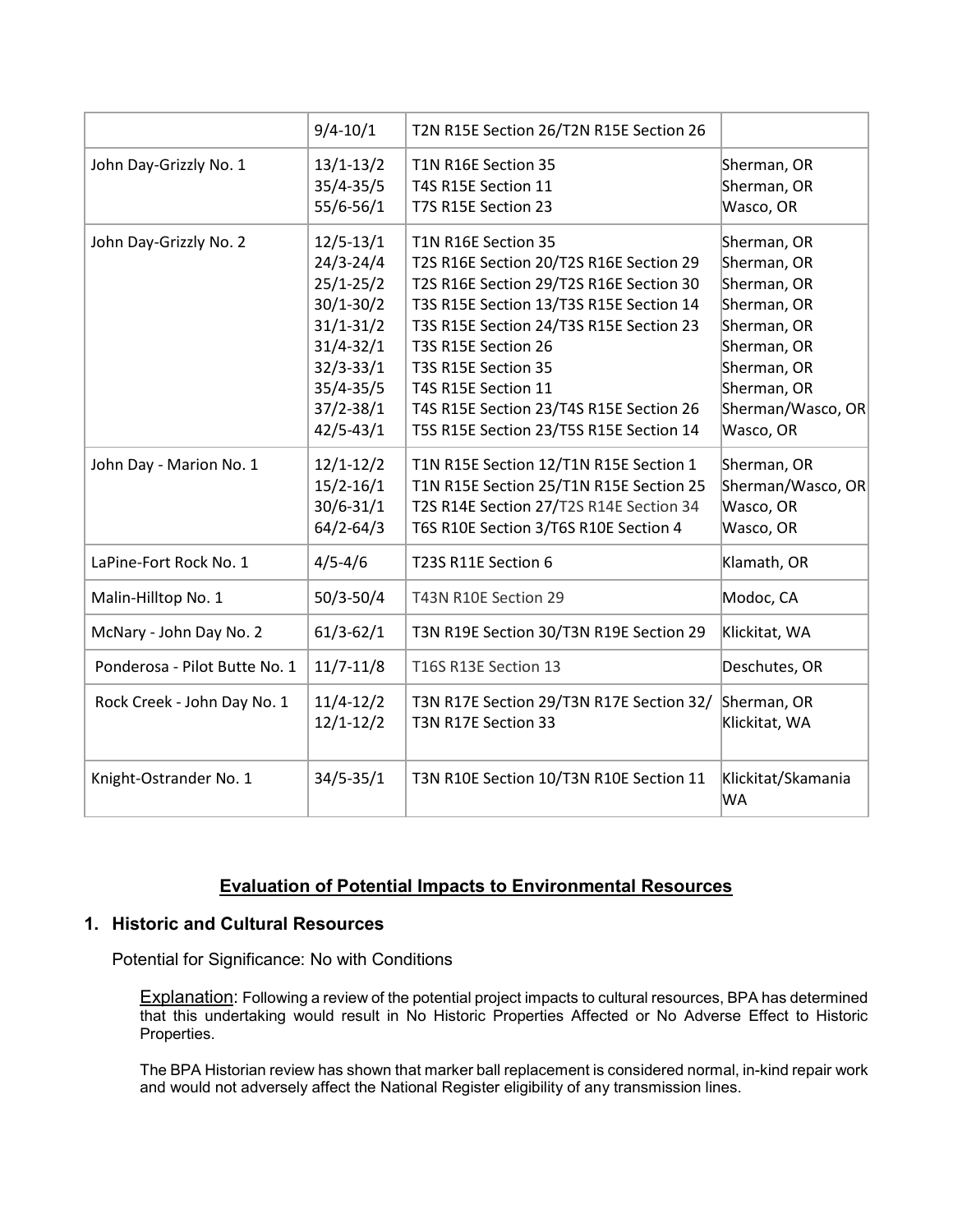Initiation letters were sent October 26, 2021, December 2, 2021, and February 9, 2022 to the Confederated Tribes of the Warm Springs Reservation of Oregon, the Confederated Tribes of the Umatilla Indian Reservation, the Confederated Tribes and Bands of the Yakama Nation, the Nez Perce Tribe of Idaho, the Klamath Tribes, the Burns Paiute Tribe, the Confederated Tribes of the Warm Springs Reservation of Oregon Tribal Historic Preservation Office, the Corps of Engineers Portland District, Bureau of Land Management Prineville District, the Bureau of Land Management Lakeview District, the United States Forest Service Columbia River Gorge National Scenic Area, the Oregon State Historic Preservation Office, and the Department of Archaeology and Historic Preservation.

Concurrence on the proposed areas of potential effect was received from the Confederated Tribes and Bands of the Warm Springs Reservation of Oregon, the Confederated Tribes and Bands of the Yakama Nation, the Klamath Tribes, the Bureau of Land Management Lakeview District, the Department of Archaeology and Historic Preservation, and the Oregon State Historic Preservation Office between October 26, 2021 and November 30, 2021.

The impact of the proposed landing zones and pulling and tensioning sites was assessed through pedestrian survey by a consultant in November and December 2021 and February 2022. BPA sent no historic properties affected or no adverse effect to historic properties determinations between February 9, 2022 and February 15, 2022. The Nez Perce Tribe, the Klamath Tribes, the United States Forest Service Columbia River Gorge National Scenic Area, and Department of Archaeology and Historic Preservation concurred with the determinations of project effect between February 10, 2022 and March 11, 2022.

Monitoring or minimization measures are necessary for the implementation of the project as shown below under the notes section.

Notes:

- **Buckley-Grizzly No. 1** A 10 meter buffer would be flagged around isolate AAR 2524-1i in Township 10 South, Range 14 East, Section 12 (BG1 LZ-1) prior to any project related activities. No project related activities will take place in this buffered area.
- **Rock Creek-John Day No. 2** A cultural resources monitor would be present during work in the proposed LZ in Township 2 North, Range 17 East, Section 5 (RKCR-JDAY LZ-2) and within the boundaries of site 35SH169. The monitor would ensure all work is carried out within the previously graveled, leveled, and hardened areas of the previously existing staging area in this location, and all deposits on the margins of this previously existing staging area would be avoided.
- **LaPine-Fort Rock No. 1** A 10 meter buffer would be flagged around isolate AAR 2524-1i in Township 23 South, Range 10 East, Section 1/Township 23 South, Range 11 East, Section 6 (LFR1 LZ-1) prior to any project related activities. No project related activities will take place in this buffered area.

## **2. Geology and Soils**

Potential for Significance: No

Explanation: No ground disturbance is anticipated for the project.

#### **3. Plants (including Federal/state special-status species and habitats)**

Potential for Significance: No with Conditions

Explanation: Minimal disturbance to vegetation is anticipated. Vegetation may be crushed in those locations where equipment would be accessing marker balls or where access road improvements would occur. There would be no effect to ESA-listed plant species. No impacts to state or other sensitive species are anticipated.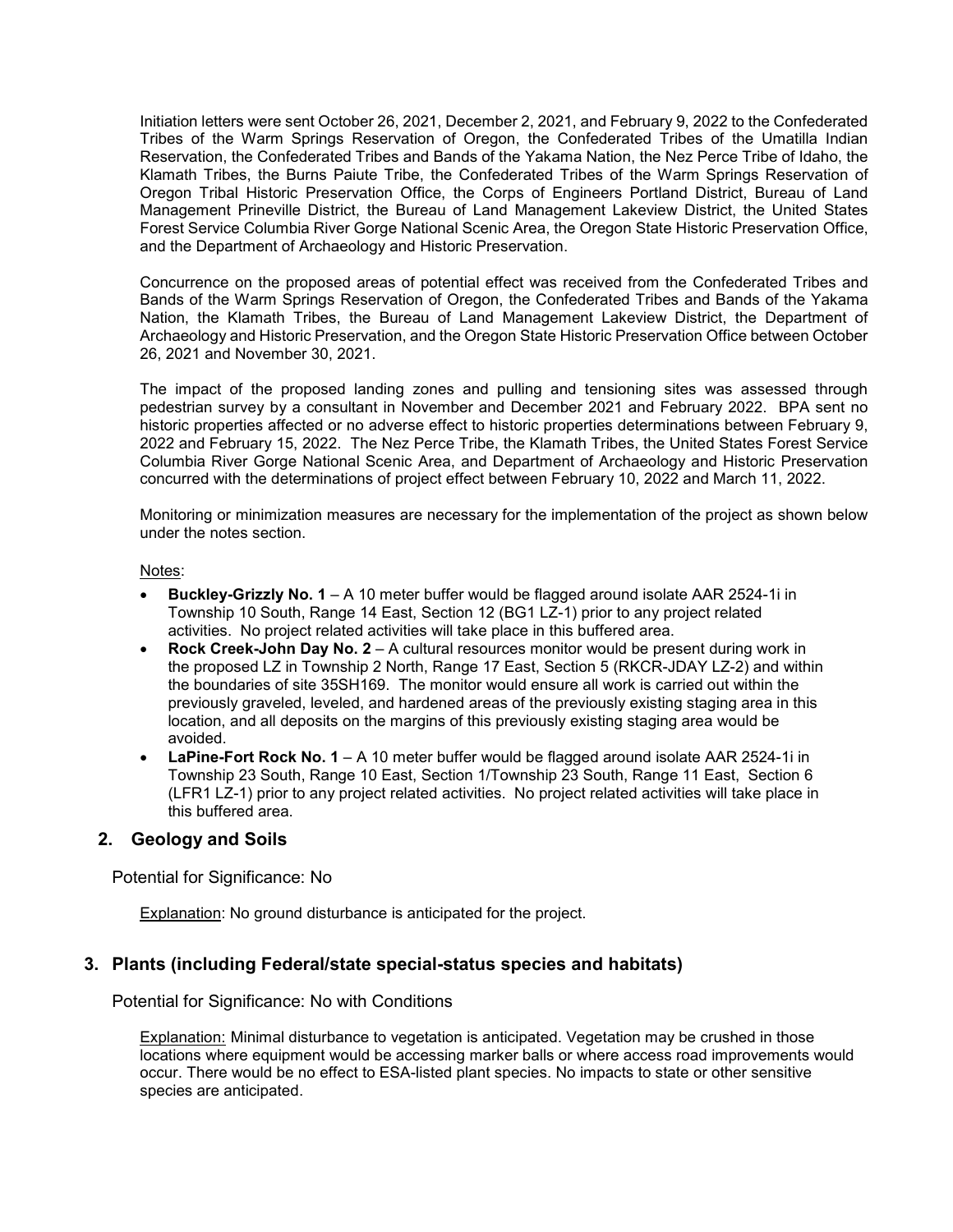Notes: The following minimization measures would be implemented to minimize vegetation impacts.

- Drive on existing roads.
- Reduce work area footprint to the least necessary to safely do the work.
- Crush vegetation in place of removal.

#### **4. Wildlife (including Federal/state special-status species and habitats)**

Potential for Significance: No with Conditions

- Explanation: In general, the project would have minimal impacts to wildlife and habitat related to temporary disturbance associated with elevated noise and human presence. There would be no impacts to ESA-listed wildlife species. No impacts to state-listed and other sensitive species.
- Notes: The following minimization measures would be implemented to minimize impacts to wildlife and their habitat.
	- Drive on existing roads.
	- Reduce work area footprint to the least necessary to safely do the work.
	- Crush vegetation in place of removal.

#### **5. Water Bodies, Floodplains, and Fish (including Federal/state special-status species, ESUs, and habitats)**

Potential for Significance: No with Conditions

- Explanation: There would be no ground disturbing activities in any river, stream, or other waterbody along the project and no riparian vegetation would be impacted. The project would have no effect to ESA-listed species.
- Notes: The following minimization measures would be implemented to prevent sediment or contaminants from reaching any waterbodies.
	- Erosion control measures would be implemented to prevent sedimentation or dust.
	- Appropriately stocked spill response kits would be located on vehicles and landing zones used on this project.

## **6. Wetlands**

Potential for Significance: No with Conditions

**Explanation:** There would be no ground disturbing activities in wetlands along the project.

- Notes: The following minimization measures would be implemented to prevent sediment or contaminants from reaching any wetlands.
	- Erosion control measures would be implemented to prevent sedimentation or dust.
	- Appropriately stocked spill response kits would be located on vehicles and landing zones used on this project.

#### **7. Groundwater and Aquifers**

Potential for Significance: No with Conditions

Explanation: No impacts to ground water or aquifers are anticipated due to the lack of ground disturbance.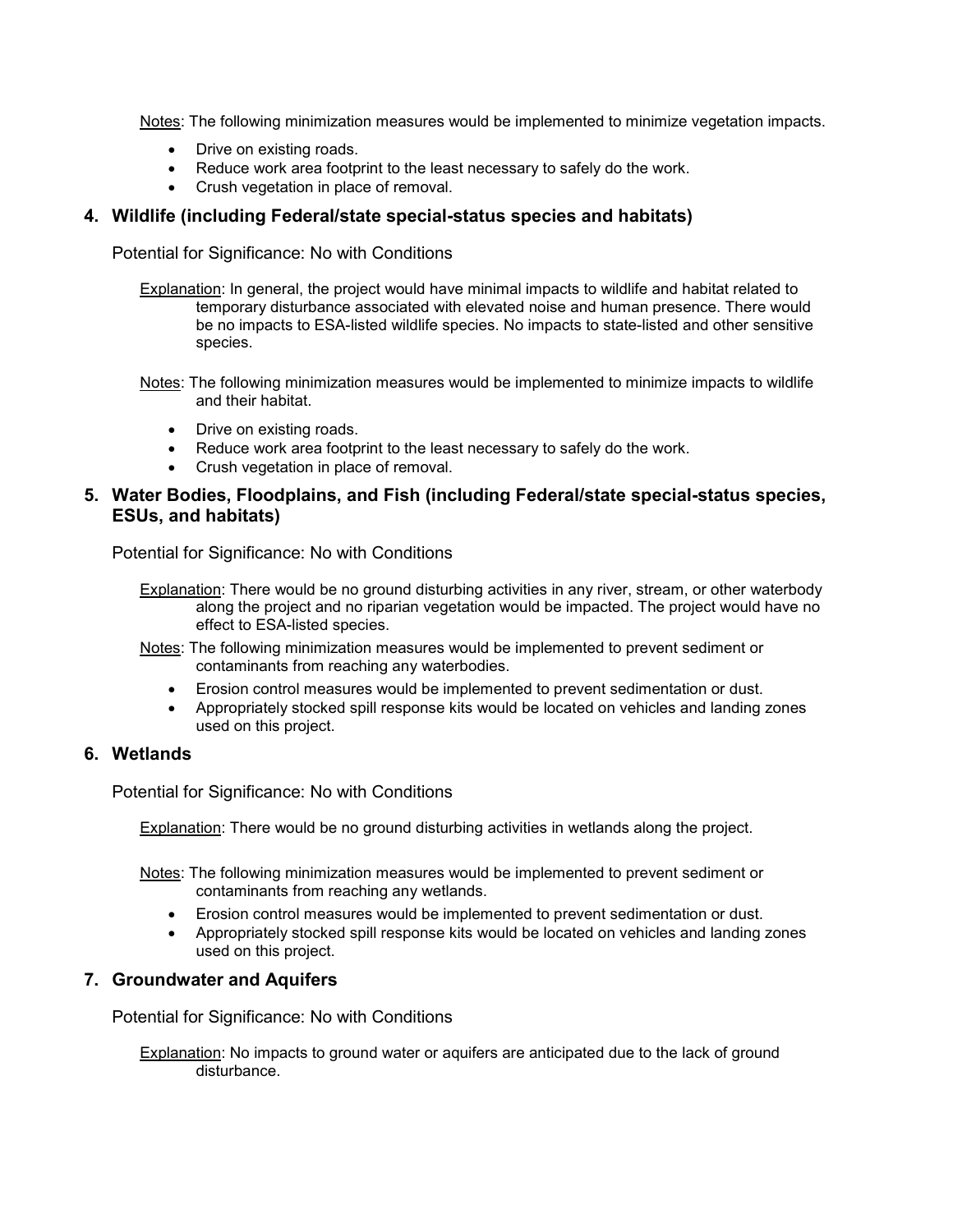- Notes: The following minimization measures would be implemented to minimize groundwater contamination potential.
	- Appropriately stocked spill response kits would be located on vehicles, other equipment, fly yards used on this project.

### **8. Land Use and Specially-Designated Areas**

Potential for Significance: No with Conditions

Explanation: Marker ball replacement at the John Day – Big Eddy No. 2 transmission line span 9/4 – 10/1 is located partially within the Columbia River Gorge National Scenic Area, designated as general management area A-1 (160) and Open Space. Marker ball replacement is considered routine transmission line maintenance and BPA notified the USFS CRGNSA office of the project. No change in land use would occur and project activities would not impact existing land uses, and there would not be any recreational or operational disruptions.

#### **9. Visual Quality**

Potential for Significance: No

Explanation: The project would have a minimal impact to visual quality. Replacement marker balls would be similar to the existing marker balls, and consistent with other marker balls along the transmission line.

#### **10. Air Quality**

Potential for Significance: No

Explanation: A small amount of vehicular emissions and dust may occur temporarily during construction.

#### **11. Noise**

Potential for Significance: No

Explanation: Some temporary construction noise from construction activities and helicopter use would occur during daylight hours. The operational noise of the transmission line would not change.

#### **12. Human Health and Safety**

Potential for Significance: No

Explanation: No impacts to human health and safety are anticipated.

## **Evaluation of Other Integral Elements**

The proposed project would also meet conditions that are integral elements of the categorical exclusion. The project would not:

**Threaten a violation of applicable statutory, regulatory, or permit requirements for environment, safety, and health, or similar requirements of DOE or Executive Orders.**

Explanation: N/A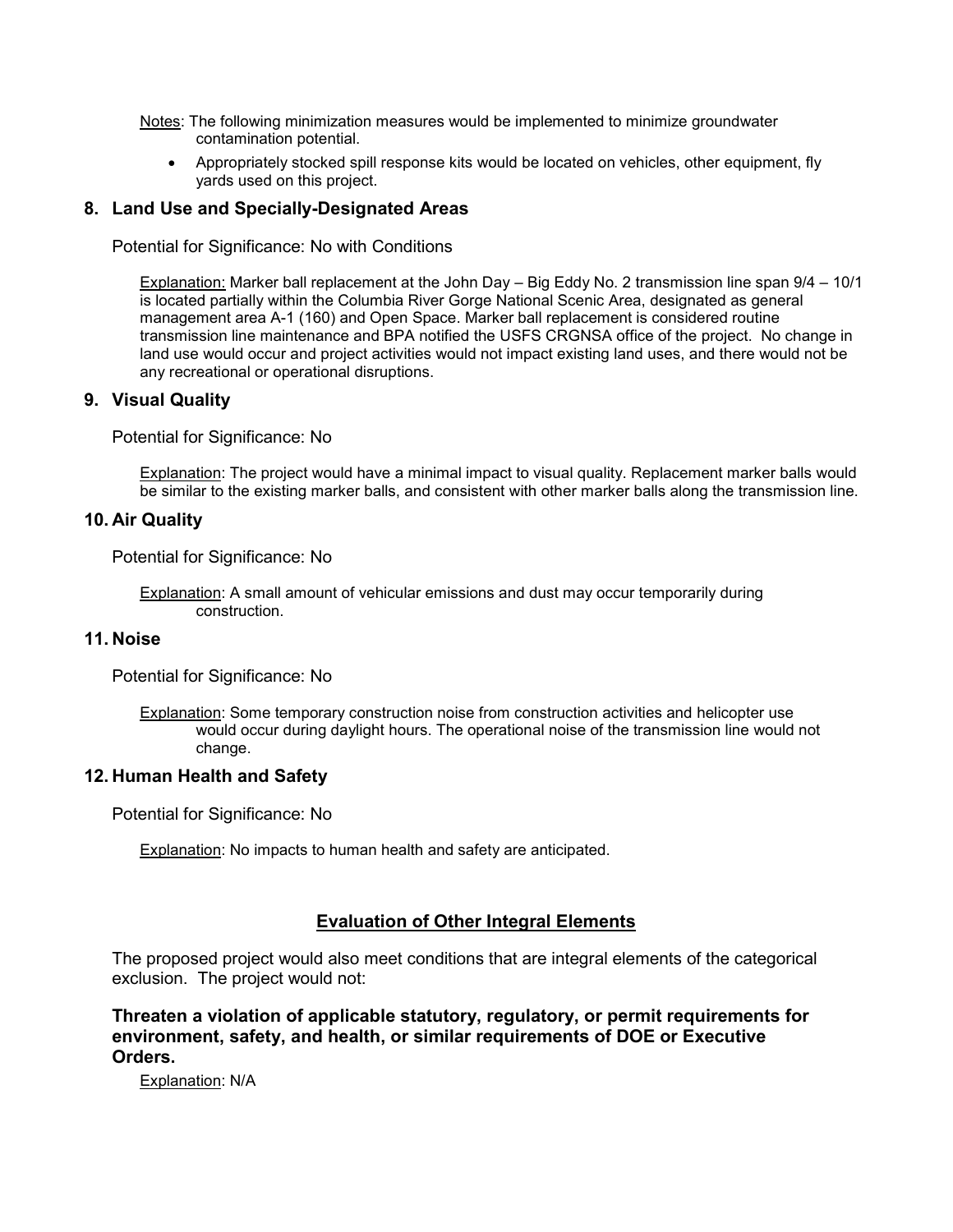**Require siting and construction or major expansion of waste storage, disposal, recovery, or treatment facilities (including incinerators) that are not otherwise categorically excluded.**

Explanation: N/A

**Disturb hazardous substances, pollutants, contaminants, or CERCLA excluded petroleum and natural gas products that preexist in the environment such that there would be uncontrolled or unpermitted releases.**

Explanation: N/A

**Involve genetically engineered organisms, synthetic biology, governmentally designated noxious weeds, or invasive species, unless the proposed activity would be contained or confined in a manner designed and operated to prevent unauthorized release into the environment and conducted in accordance with applicable requirements, such as those of the Department of Agriculture, the Environmental Protection Agency, and the National Institutes of Health.**

Explanation: N/A

## **Landowner Notification, Involvement, or Coordination**

Description: BPA realty and environment staff have coordinated the proposed project activities with the Confederated Tribes of Warm Springs, US Army Corp of Engineers (Corps), US Bureau of Land Management, US Forest Service Columbia River Gorge National Scenic Area (CRGNSA) and private landowners.